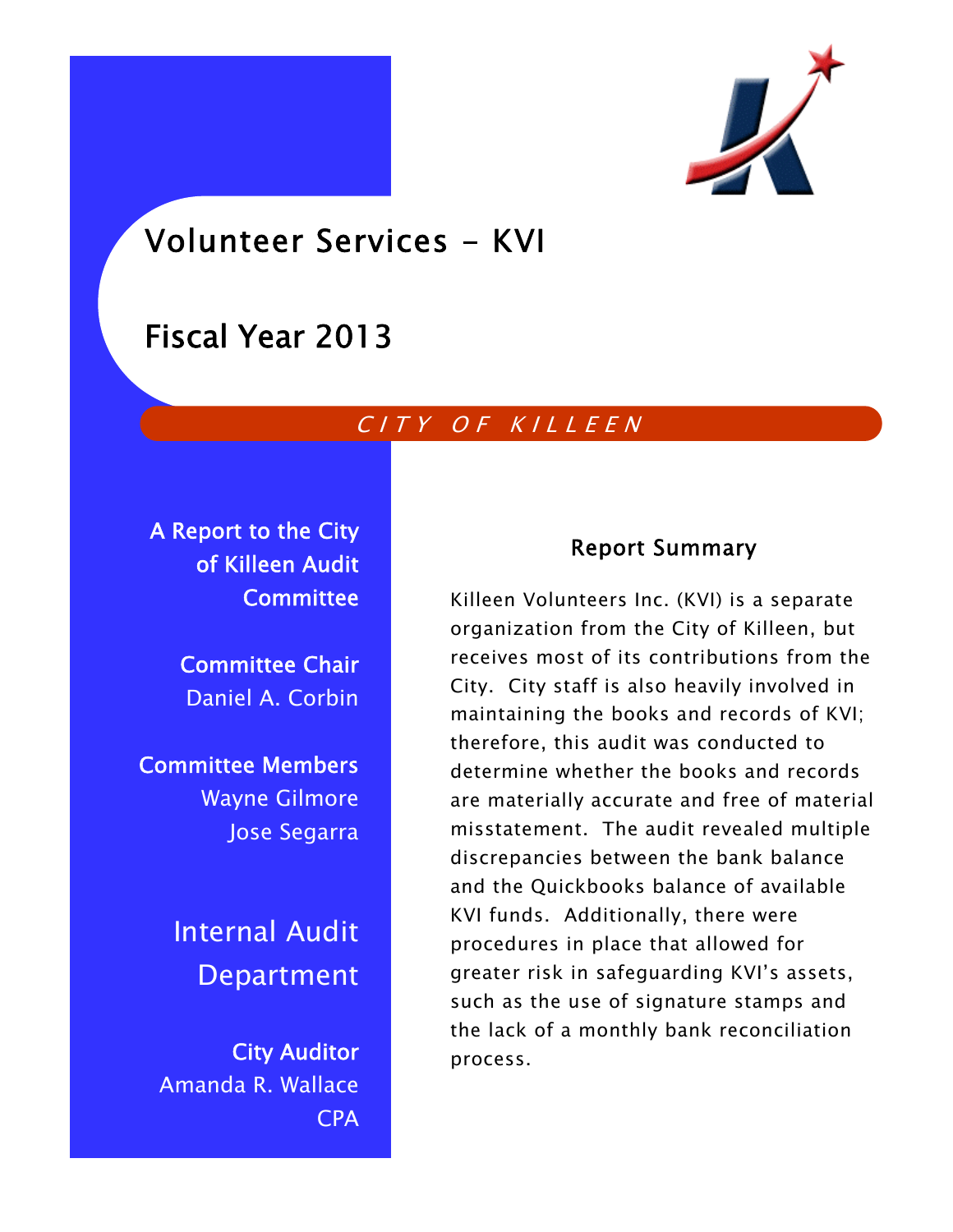# TABLE OF CONTENTS

# GOVERNMENT AUDITING STANDARDS COMPLIANCE

This performance audit was conducted in accordance with Generally Accepted Government Auditing Standards. Those standards require that the audit be planned and performed to obtain sufficient, appropriate evidence to provide a reasonable basis for the findings and conclusions based on the audit objectives. I believe that the evidence obtained provides a reasonable basis for the findings and conclusions based on the audit objectives.

# AUDIT STAFF

j

j

Amanda R. Wallace, CPA, City Auditor

Office of the City Auditor Killeen City Hall Phone: (254) 501-7685 Email: awallace@killeentexas.gov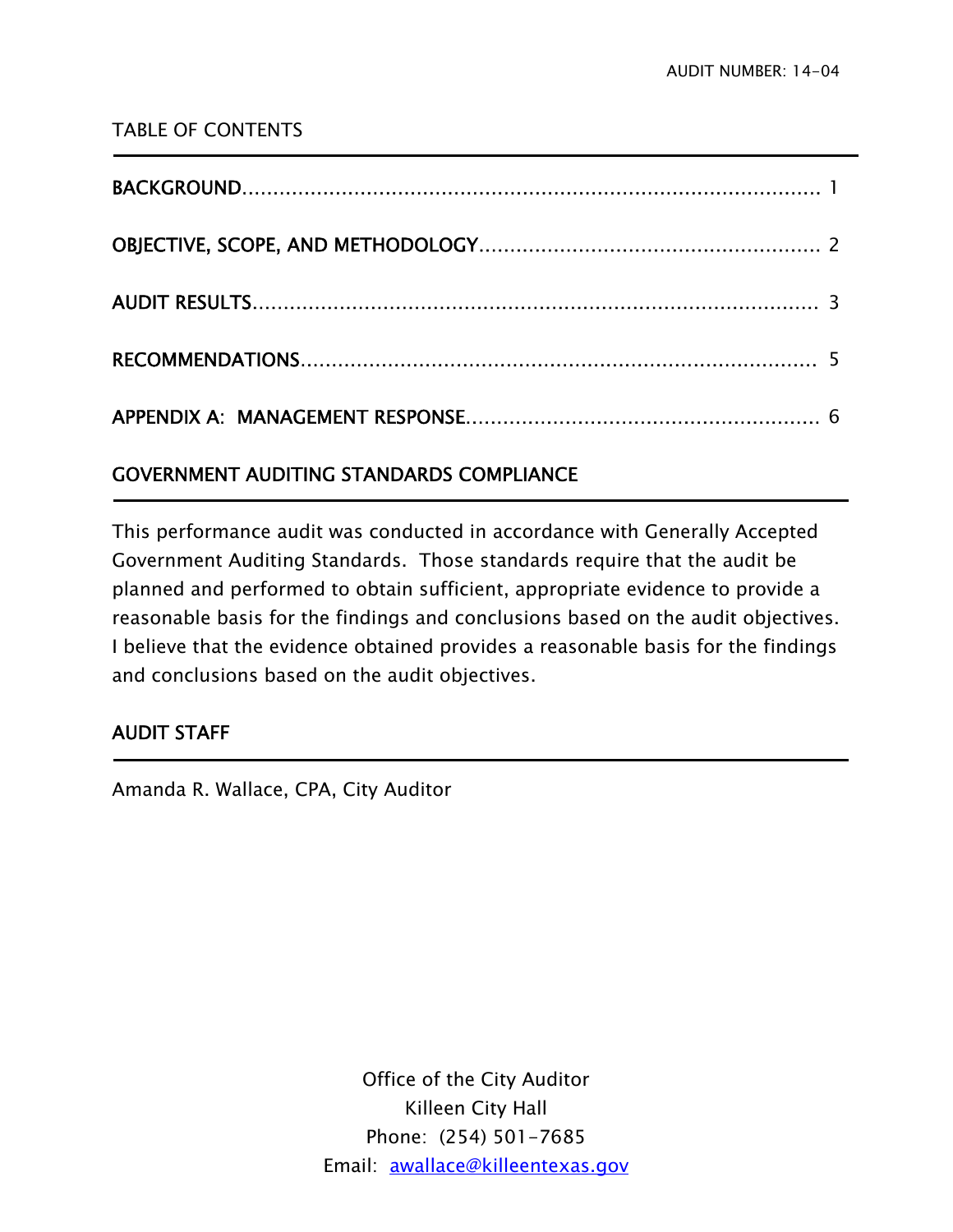Volunteer Services - KVI Audit

### Fiscal Year 2013



AUDIT REPORT **HIGHLIGHTS** 

# Why This Audit Was **Conducted**

This audit was conducted due to a change in KVI's Treasurer elect. Volunteer Services requested the audit in order to determine the state of the books and records before passing them along to the newly elected Treasurer.

### What Was Recommended

The major recommendations involve correcting the discrepancies noted in the audit, and completing bank reconciliations monthly. Additionally, expenses should be adequately supported and signature stamps should only be used on rare occasions when unavoidable.

Mayor and Council,

I am pleased to present this audit on the Treasury of Killeen Volunteers, Inc. (KVI).

#### BACKGROUND

Volunteer Services is a division of the Community Services Department of the City of Killeen. This division is heavily involved in maintaining the books and records of KVI, a separate entity from the City. Since there has been a change in KVI's Treasurer elect, Volunteer Services has asked that an audit be completed to ensure that the books and records are in order before passing them along to the newly elected Treasurer.

#### OBJECTIVE AND SCOPE

The objective of the audit was to determine whether Volunteer Services has adequate controls in place to safeguard KVI's assets and to obtain reasonable assurance that the books and records are materially accurate and free of material misstatement. The audit scope included KVI activity for the period October 2012 through September 2013.

#### WHAT WAS FOUND

The audit revealed multiple discrepancies between the bank activity and Quickbooks, totaling \$38,852.66 during FY2013. The bank balance at September 30, 2013 was \$38,885.09 more than the Quickbooks available balance. It was discovered that bank reconciliations are not completed, reconciling the bank balance to Quickbooks. Additionally, signature stamps are much more widely used for disbursements than is deemed acceptable.

I appreciate the cooperation and assistance I received from the Volunteer Services Division staff during this audit.

ananda P. Wallace

Amanda R. Wallace, City Auditor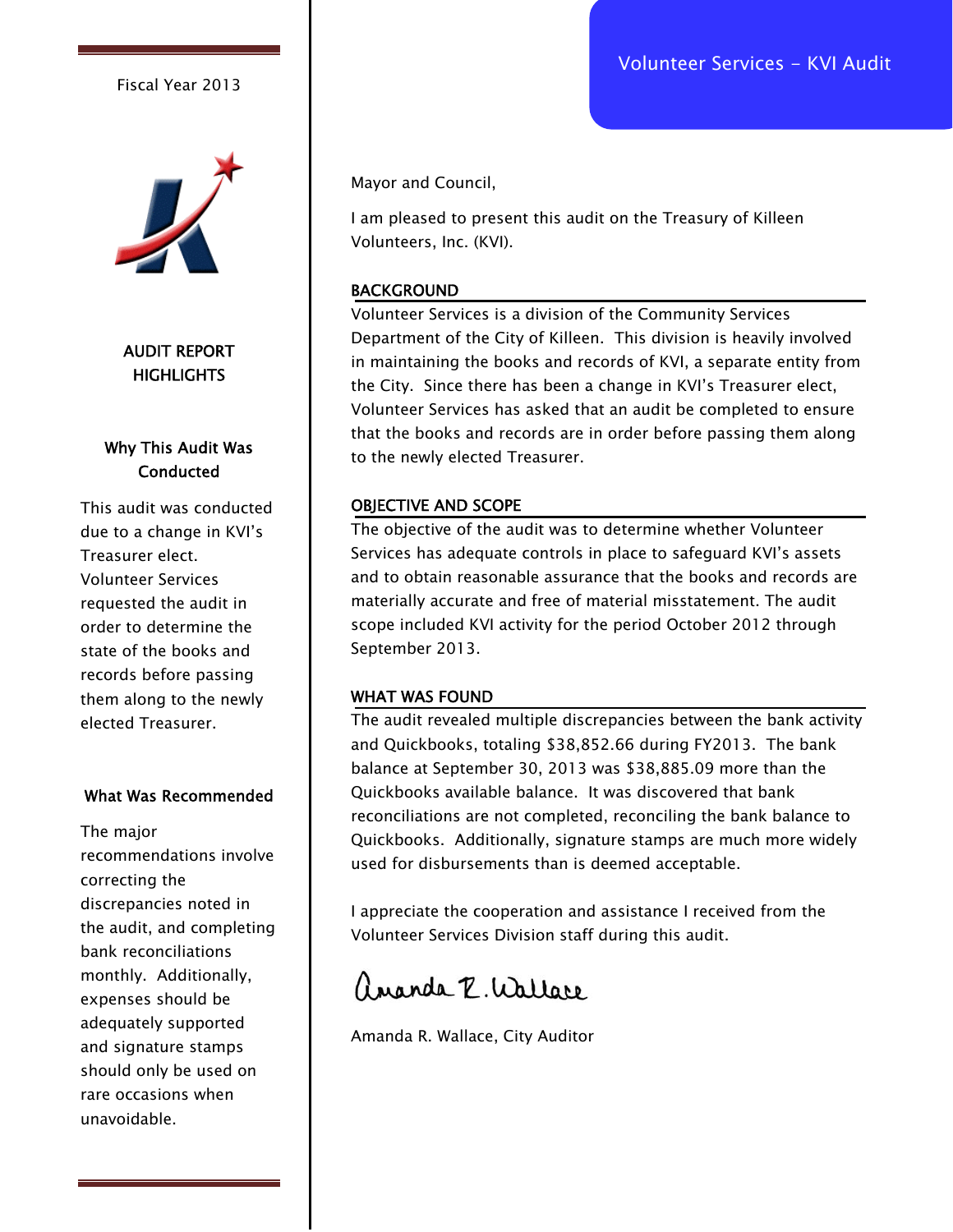#### BACKGROUND

j

Volunteer Services is a division of the Community Services Department in the City of Killeen organizational structure. It is responsible for organizing and staffing the community programs that are planned for a public purpose for the City of Killeen. These community programs are funded by Killeen Volunteers, Inc. (KVI), a separate entity from the City, but still very much involved with the City. This organization is a nonprofit corporation, organized under the Texas Non-Profit Corporation Act. The Board of Directors is appointed by the City Council of the City of Killeen, which also provides for approximately 83% of the funding received by KVI.

KVI is made up of 4 committees in addition to the mother Corporation, which include Keep Killeen Beautiful (KKB), Celebrate Killeen (CKC), Killeen Volunteer Corps (KVC), and Youth Advisory Commission (YAC). Each of these committees has a specific purpose and mission with regard to helping the community. These purposes range from beautification matters to holiday season initiatives and the encouragement of positive growth and development of Killeen's youth. In order to accomplish all of the different KVI missions, volunteers are needed from the community.

The City of Killeen Volunteer Services staff is responsible for accounting for KVI's activity to include recording all revenues, expenses, assets, and liabilities in QuickBooks as well as safeguarding KVI's checkbook. The Treasurer for KVI is required by the Bylaws to review the financial books and records of the Corporation, reconcile the monthly bank statements with the checkbook and assist with the yearly budget process. Since there has been a change in the Treasurer elect, Volunteer Services has asked that an audit be completed in order to ensure that the books and records are in order before passing them along to the newly elected Treasurer.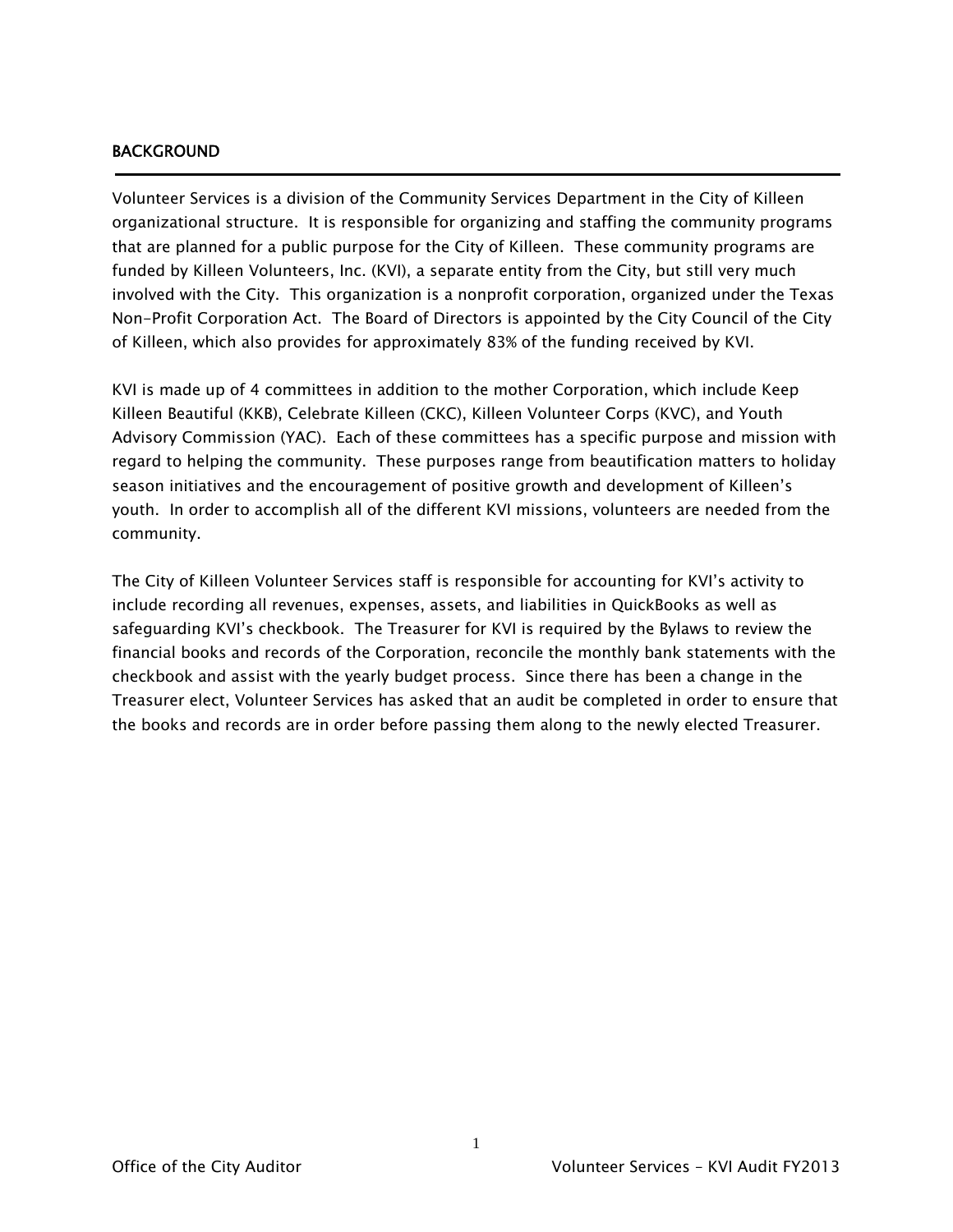# OBJECTIVE, SCOPE, AND METHODOLOGY

The Volunteer Services – KVI Audit was conducted in order to ensure that the books and records are accurate and free of material misstatement. This audit was also included in the FY2014 Audit Plan, as presented to the City Council and the Audit Committee.

### **Objective**

The objective of the audit was to determine whether Volunteer Services has adequate controls in place to safeguard KVI's assets, and to obtain reasonable assurance that the books and records are materially accurate and free of material misstatement.

### Scope

The audit scope included KVI activity for the period October 2012 through September 2013.

### Methodology

To accomplish the audit objective, the following steps were performed:

- Conducted interviews with Volunteer Services staff and obtained information on policies and procedures as well as staff responsibilities.
- Obtained and tested data pertaining to KVI's books and records.
- Analyzed supporting documentation to determine whether the policies and procedures were adhered to.
- Analyzed policies and procedures to determine effectiveness.
- Considered fraud, waste, and abuse as related to the audit objective.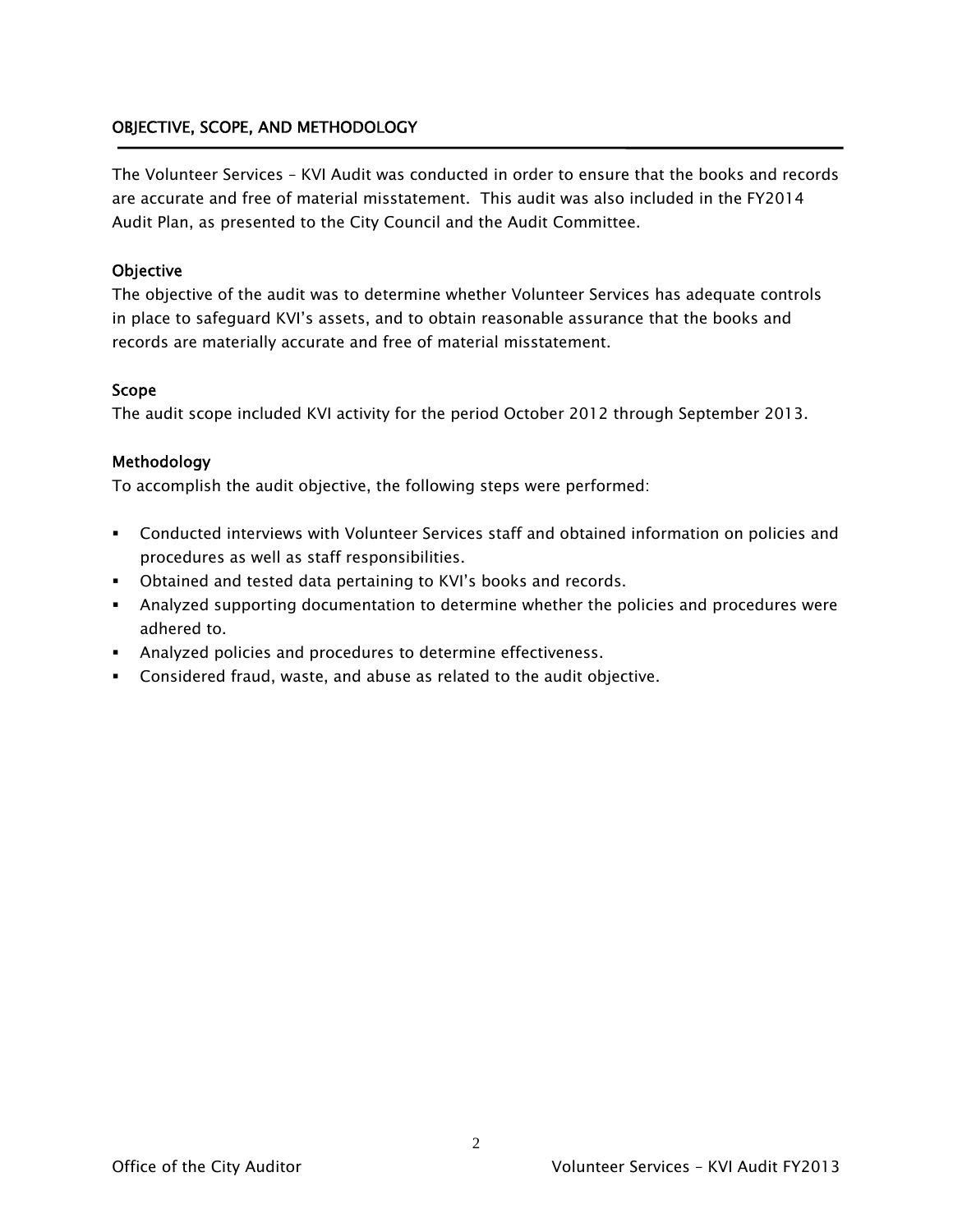### AUDIT RESULTS

Ī

A sample of three months of bank activity was selected for testing to determine reasonableness and appropriateness and that all transactions recorded by the bank were also recorded in Quickbooks. While testing the sampled activity, it was determined that there were multiple discrepancies (23% discrepancy rate) between the disbursements that cleared the bank and Quickbooks. Because of the high discrepancy rate, the testing was expanded to include all deductions from the bank account during FY2013. Each deduction was traced to Quickbooks and reviewed to determine if there was any unauthorized activity and to determine the total difference between the bank activity and activity recorded in Quickbooks.

In testing expenses for reasonableness and proper approvals, 40 disbursements were reviewed. Of the 40 disbursements, 9 did not have adequate documentation to support the transaction. Revenue testing also revealed discrepancies between Quickbooks and the revenue source.

The discrepancies discovered in the audit have caused the monthly financial reports to be inaccurate. It is of the utmost importance for the financial books and records to be reported accurately and timely. The audit revealed multiple discrepancies which will be discussed in the following findings, but did not detect fraudulent activity. The following findings describe the situations that were noted in the audit to be unsatisfactory.

## Finding 1: Bank reconciliations are not performed properly.

There were hand-written reconciliations attached to the checkbook for some months of the fiscal year that reconciled the bank balance according to the bank statement to the bank balance according to the checkbook. The Quickbooks activity was not part of the reconciliation. It is imperative that the bank activity be reconciled to Quickbooks on a monthly basis in order to ensure that all transactions are accurately recorded and to detect any unauthorized activity in a timely manner. Each monthly reconciliation should be properly documented and retained with KVI's records.

# Finding 2: A contract concerning the City of Killeen was signed by someone other than the City Manager

In testing expenses, a contract between the City of Killeen and the vendor for a KVI function was signed by someone other than the City Manager. The City Manager is the only individual authorized to execute contracts on behalf of the City of Killeen. Additionally, the contract in question, since it was for a KVI event, should not have had the City of Killeen as a party to the contract, but should have had KVI as the other party.

#### Finding 3: 9 out of 40 tested expenses did not have adequate supporting documentation.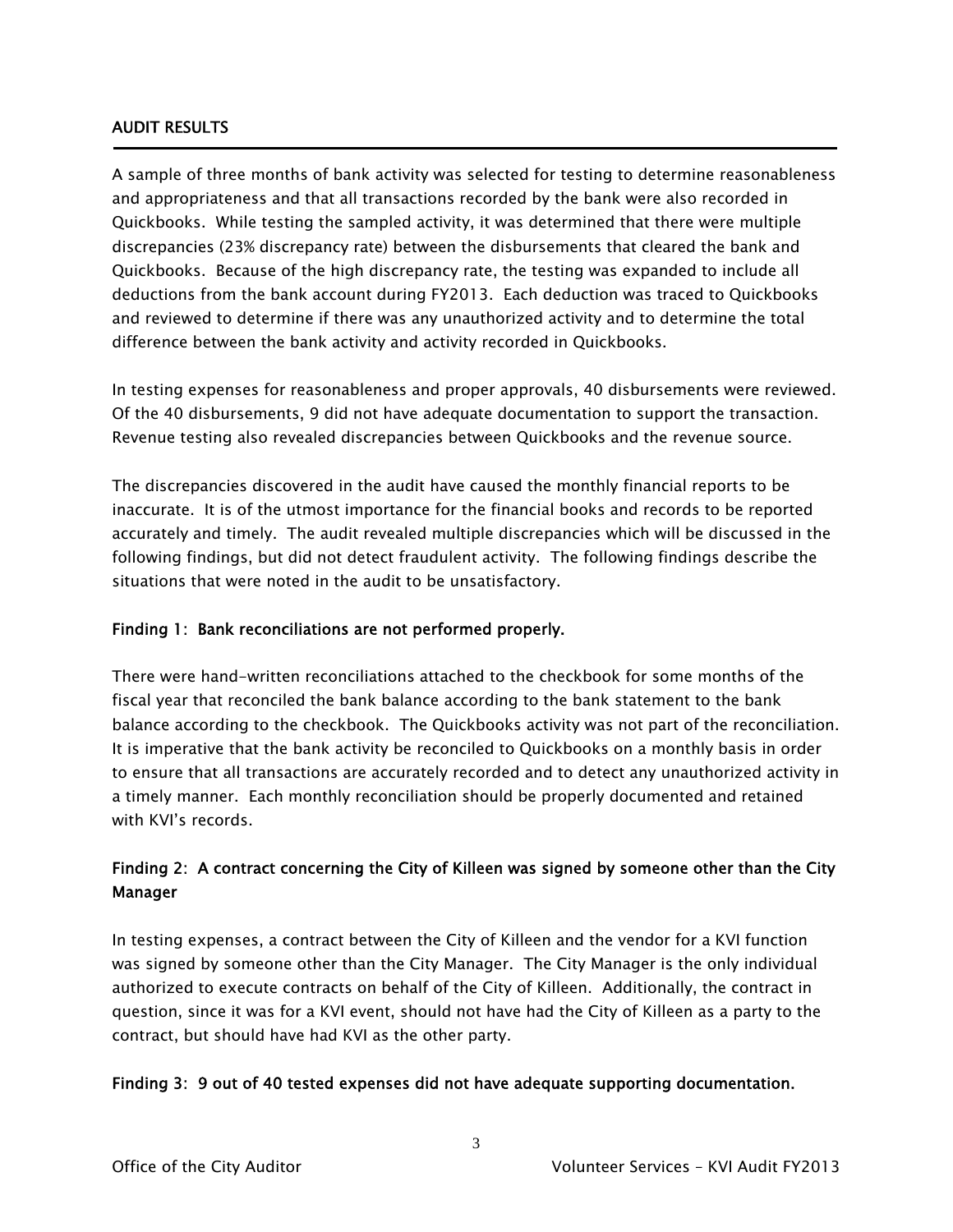A sample of 40 expenses was reviewed to determine reasonableness and whether the appropriate documentation was retained to support each transaction. Of the 40 sampled expenses, 9 of them either lacked adequate supporting documentation or were not entered correctly into Quickbooks. Fraud, waste, or abuse is not suspected, but in order to deter this sort of behavior and show good stewardship of the non-profit's funds, it is imperative that all expenses are supported appropriately and that the proper approvals are documented.

## Finding 4: Signature stamps are widely used for disbursements.

Testing of the bank activity revealed that the majority of the checks issued in payment for services were not physically signed, but stamped with a signature stamp instead. This is a significant control risk in that the duties are not properly segregated, which could easily allow for mishandling of KVI's funds. The signature stamps should only be used on rare occasions when there is an emergency constituting quick payment and the bank signatories are not available to physically sign the check.

# Finding 5: 57 transactions were recorded inaccurately in Quickbooks.

Initial testing of a sample of bank activity revealed a 23% discrepancy rate; therefore, this testing was expanded to include all deductions from the bank account during FY2013. The expanded testing for all deductions revealed a 22% discrepancy rate. In total, there were 57 transactions that were either not recorded at all in Quickbooks, or were recorded incorrectly. The total discrepancy between the bank activity and Quickbooks during FY2013 is \$13,852.66. This has caused the available funds according to Quickbooks to be overstated by this amount, which has resulted in inaccurate information being presented to KVI's Board of Directors throughout the fiscal year. It is imperative that all KVI financial activity be recorded accurately and timely in Quickbooks. Monthly bank reconciliations between the bank activity and Quickbooks would have revealed these differences in a timely manner.

## Finding 6: Revenues for FY2013 were overstated in Quickbooks.

In addition to the overstatement as noted in Finding 5, the contribution received from the City of Killeen was recorded in Quickbooks for an amount \$25,000 more than the actual contribution. This has further overstated the available funds according to Quickbooks. The total overstatement during FY2013 is \$38,852.66. These errors should be corrected in Quickbooks as soon as possible. After these adjustments are made to account for these discrepancies, the bank balance according to Quickbooks is \$38,885.09 less than the bank balance according to the bank statements. This difference has been carried forward and growing for years due to such errors as noted above. A qualified bookkeeper can help KVI in correcting this discrepancy, which will allow the corporation to move forward with an accurate balance in Quickbooks, which reconciles to the bank.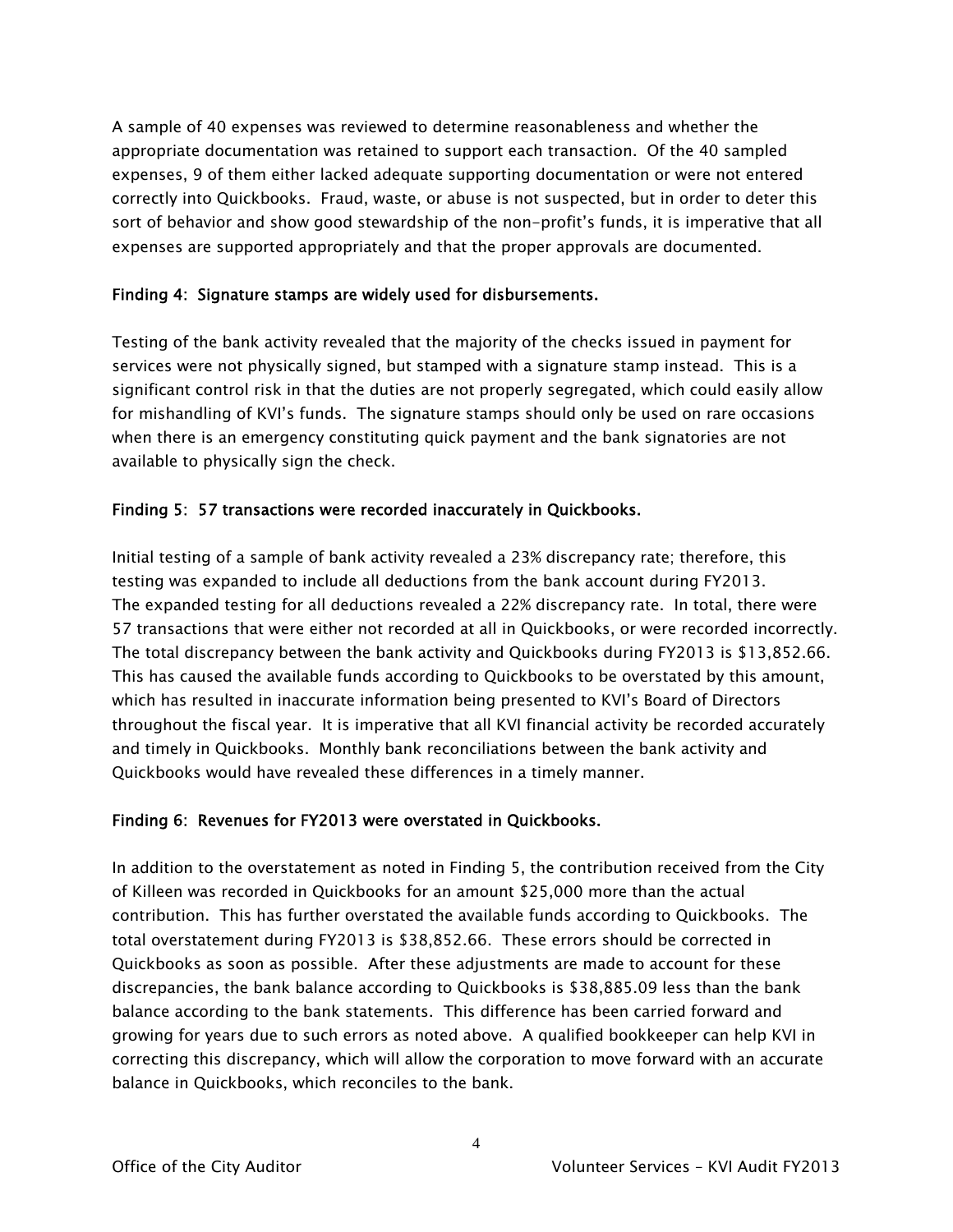### RECOMMENDATIONS

The recommendations listed below are a result of the audit effort and are subject to the limitation of the scope of the audit. I believe that these recommendations provide reasonable approaches to help resolve the issues identified. I also believe that operational management is in a unique position to best understand their operations and may be able to identify more efficient and effective approaches, and I encourage them to do so when providing their responses to the recommendations. As such, I strongly recommend the following:

- 1. Bank reconciliations should be completed monthly and formally documented, reconciling the bank activity to Quickbooks.
- 2. Contracts regarding KVI functions should be written between KVI and the vendor. The City of Killeen should not be a party to these contracts. If the City should become a party to a contract, only the City Manager is authorized to execute contracts on behalf of the City.
- 3. Ensure that all expenses are accompanied with adequate supporting documentation.
- 4. Signature stamps should only be used on the rare occasion of an emergency, constituting quick payment by check, in which case the bank signatories are not available to sign the check.
- 5. Ensure that all disbursements are entered accurately and timely in Quickbooks and that bank reconciliations are completed monthly.
- 6. Correct the overstated contribution in Quickbooks and enter the expenditures that were noted in Finding 5 as having not been recorded in Quickbooks. After these are corrected, the Quickbooks balance should be adjusted to match the bank balance. A qualified bookkeeper can help make these adjustments and ensure that all activity is accounted for appropriately in Quickbooks.

See Appendix A for Management's Response to each recommendation.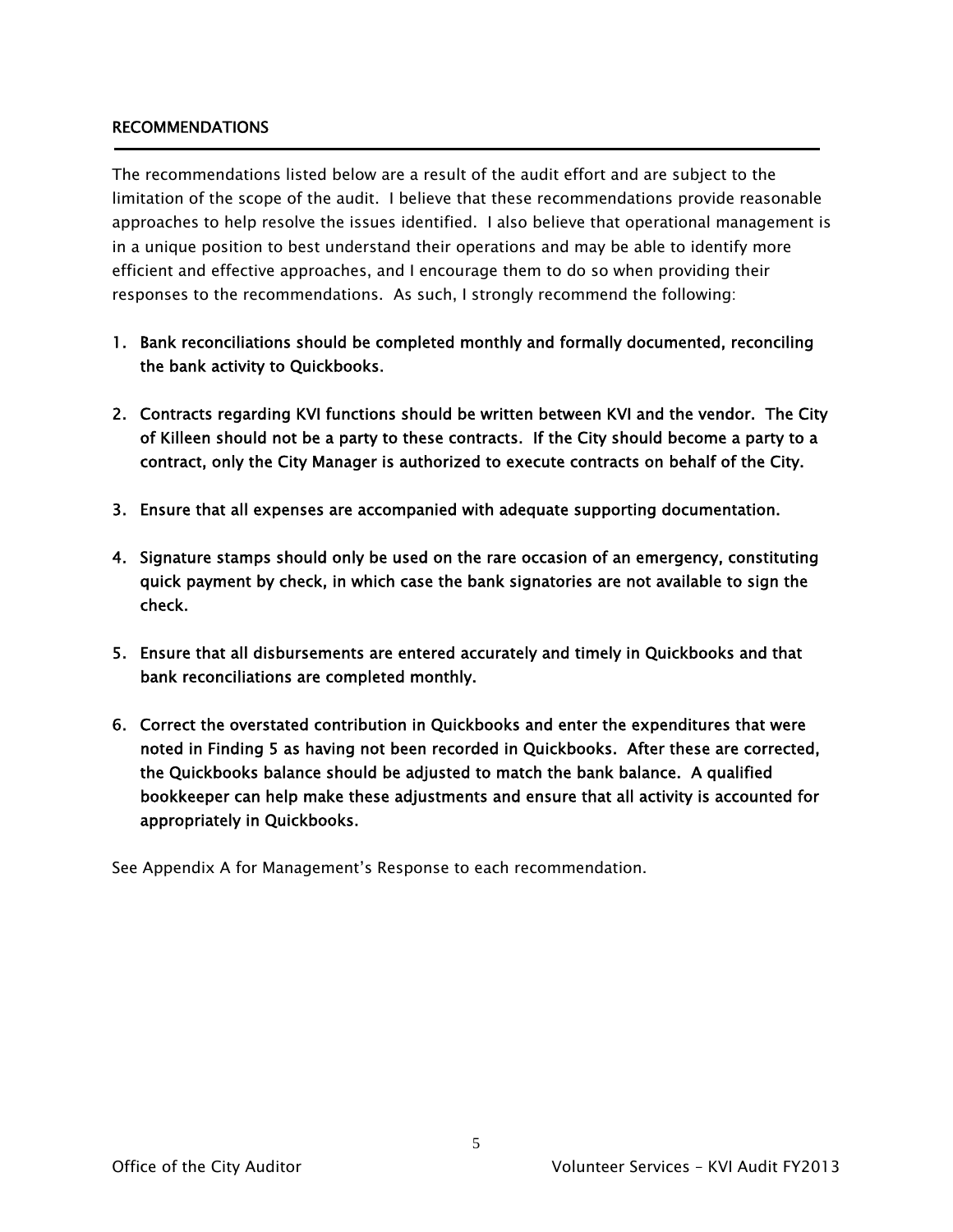#### **MANAGEMENT RESPONSE**



Director of Volunteer Services . 254-501-7878 . fax 254-501-7736 . wbrewster@killeentexas.gov

Amanda Wallace, City Auditor To:

Glenn Morrison, City Manager Via:

Via: John Sutton, Assistant City Manager—External Services  $\mathbf{w}^{\mathbf{s} \cdot \mathbf{y}}$ 

From: Wilfred Brewster, Director of Volunteer Services

Date: December 2, 2013

#### Subject: Killeen Volunteers, Inc. (KVI) City Audit

1. This memorandum acknowledges the receipt of the FY 2013 Audit Report of KVI funds done by the City Auditor, Amanda R. Wallace. It will also address the finding and will share what actions have been taken to correct them.

2. Six findings were listed and the following is a list of the corrections:

#### a. Finding 1: Bank reconciliations are not performed properly:

KVI treasurer will continue to perform the monthly reconciliation of the bank statements with the checkbook. They will also add the reconciliation of the QuickBooks' statements and balances to this process. This will be added to the Standard Operating Procedures for KVI's Financial Management. After a complete review of our QuickBooks statements by our new auditor, formal procedures will be done to reconcile its balance and difference with the bank statement.

#### b. Finding 2: A contract concerning the City of Killeen was signed by someone other than the City Manager:

One Purchase Agreement for a Step Team Competition was inadvertently signed by the Director. All contracts and purchase agreements will be in the name of the non-profit (KVI).